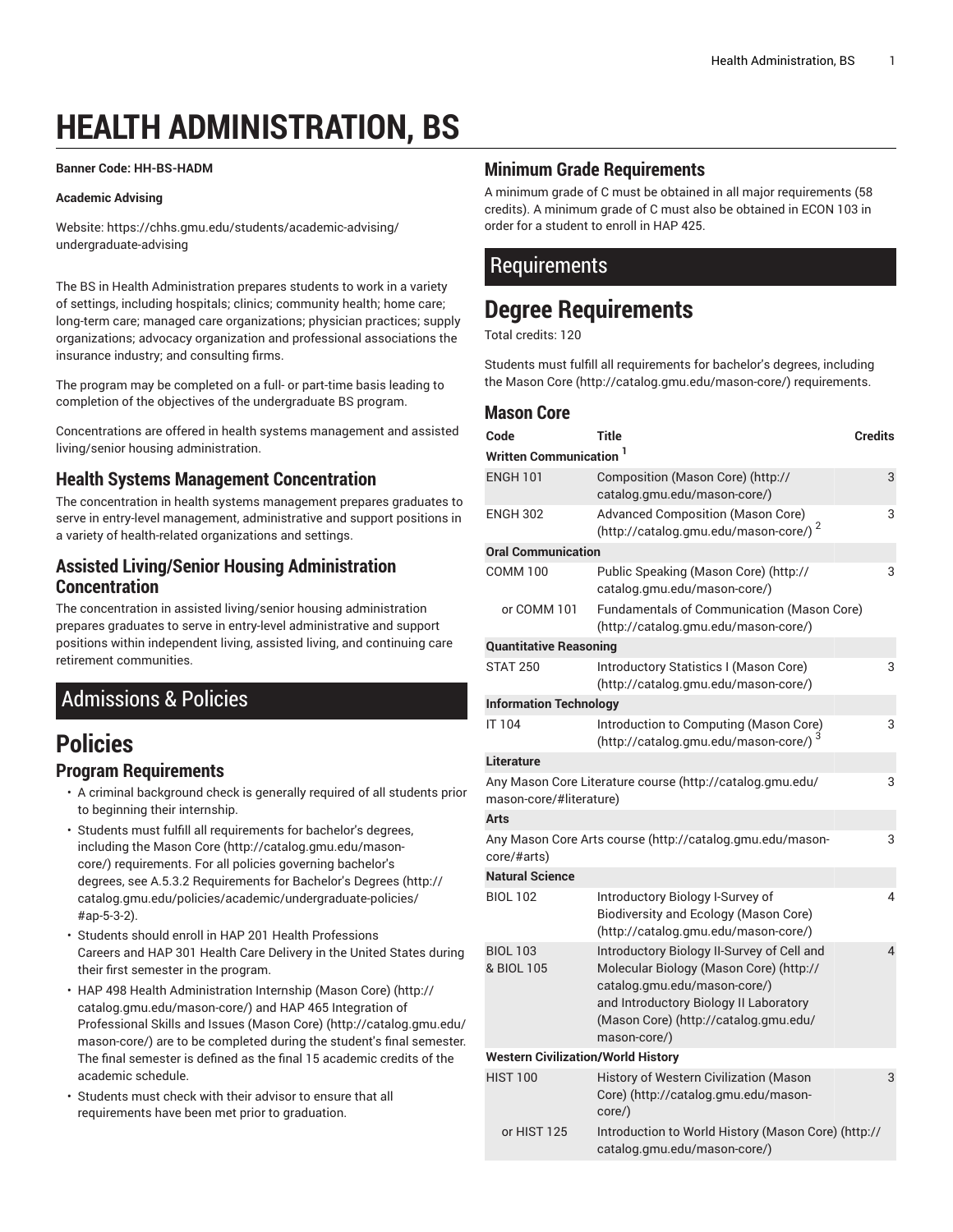| <b>Global Understanding</b>                                                                |                                                                                                       |    |
|--------------------------------------------------------------------------------------------|-------------------------------------------------------------------------------------------------------|----|
| Any Mason Core Global Understanding course (http://<br>catalog.gmu.edu/mason-core/#global) |                                                                                                       |    |
| <b>Social and Behavioral Sciences</b>                                                      |                                                                                                       |    |
| <b>ECON 103</b>                                                                            | <b>Contemporary Microeconomic Principles</b><br>(Mason Core) (http://catalog.gmu.edu/<br>mason-core/) | 3  |
| <b>Total Credits</b>                                                                       |                                                                                                       | 38 |

1 Nonnative speakers of English with limited proficiency in the language may substitute ENGH 100 for ENGH 101. Students must attain a minimum grade of C in ENGH 100 or ENGH 101, as well as in ENGH 302, to fulfill degree requirements.

2 Business-designated sections of ENGH 302 Advanced Composition [\(Mason](http://catalog.gmu.edu/mason-core/) Core) [\(http://catalog.gmu.edu/mason-core/](http://catalog.gmu.edu/mason-core/)) are recommended.

3 Transfer students may substitute IT 103.

#### **Required Courses**

| Code                           | Title                                                                                        | Credits |
|--------------------------------|----------------------------------------------------------------------------------------------|---------|
| <b>HAP 201</b>                 | Health Professions Careers <sup>1</sup>                                                      | 3       |
| <b>HAP 202</b>                 | <b>Medical Terminology</b>                                                                   | 3       |
| Select one from the following: |                                                                                              | 3       |
| <b>PSYC100</b>                 | Basic Concepts in Psychology (Mason<br>Core) (http://catalog.gmu.edu/mason-<br>core/)        |         |
| <b>PSYC 211</b>                | Developmental Psychology (Mason Core)<br>(http://catalog.gmu.edu/mason-core/)                |         |
| <b>PSYC 231</b>                | Social Psychology (Mason Core) (http://<br>catalog.gmu.edu/mason-core/)                      |         |
| <b>HAP 290</b>                 | Lifestyle Management                                                                         |         |
| GOVT 103                       | Introduction to American Government<br>(Mason Core) (http://catalog.gmu.edu/<br>mason-core/) |         |
| <b>Total Credits</b>           |                                                                                              | 9       |

1 HAP 201 is to be taken during the student's first semester in the program.

#### **Concentration in Assisted Living/Senior Housing Administration (ASHA)**

| Code                      | Title                                                | <b>Credits</b> |  |
|---------------------------|------------------------------------------------------|----------------|--|
| <b>Major Requirements</b> |                                                      |                |  |
| <b>GCH 300</b>            | Introduction to Public Health                        | 3              |  |
| <b>HAP 301</b>            | Health Care Delivery in the United States 1          | 3              |  |
| <b>HAP 309</b>            | <b>Healthcare Accounting</b>                         | 3              |  |
| <b>HAP 310</b>            | <b>Healthcare Ethics</b>                             | 3              |  |
| <b>HAP 312</b>            | <b>Healthcare Law</b>                                | 3              |  |
| <b>HAP 360</b>            | Introduction to Health Information<br><b>Systems</b> | 3              |  |
| <b>HAP 392</b>            | Human Resources Management in<br>Healthcare          | 3              |  |
| <b>HAP 395</b>            | <b>Healthcare Finance</b>                            | 3              |  |
| <b>HAP 396</b>            | Strategic Health Management and<br>Planning          | 3              |  |

|   | <b>HAP 403</b>                                                                          | Assisted Living/Senior Housing<br>Management and Philosophy                                                                                                                       | 3  |
|---|-----------------------------------------------------------------------------------------|-----------------------------------------------------------------------------------------------------------------------------------------------------------------------------------|----|
|   | <b>HAP 408</b>                                                                          | Societal and Health Related Needs of the                                                                                                                                          | 3  |
|   |                                                                                         | <b>Aging Population</b>                                                                                                                                                           |    |
|   | <b>HAP 416</b>                                                                          | Leadership and Management of Health<br>Systems I                                                                                                                                  | 3  |
|   | <b>HAP 417</b>                                                                          | Leadership and Management of Health<br>Systems II                                                                                                                                 | 3  |
|   | <b>HAP 425</b>                                                                          | <b>Health Economics and Policy</b>                                                                                                                                                | 3  |
|   | <b>HAP 465</b>                                                                          | Integration of Professional Skills<br>and Issues (Mason Core) (http://<br>catalog.gmu.edu/mason-core/)<br>(fulfills synthesis and writing intensive<br>requirements) <sup>2</sup> | 3  |
|   | <b>HAP 489</b>                                                                          | Pre-Internship Seminar (Mason Core)<br>(http://catalog.gmu.edu/mason-core/) 3                                                                                                     | 3  |
|   | <b>HAP 498</b>                                                                          | Health Administration Internship (Mason<br>Core) (http://catalog.gmu.edu/mason-<br>$core/$ ) <sup>4</sup>                                                                         | 4  |
|   | Select two from the following:                                                          |                                                                                                                                                                                   | 6  |
|   | <b>GCH 480</b>                                                                          | <b>Health Maintenance and Health Aspects</b><br>of Aging                                                                                                                          |    |
|   | <b>NUTR 422</b>                                                                         | Nutrition throughout the Life Cycle                                                                                                                                               |    |
|   | <b>SOCW 435</b>                                                                         | Introduction to Gerontology                                                                                                                                                       |    |
|   | <b>PSYC 415</b>                                                                         | Psychological Factors in Aging                                                                                                                                                    |    |
|   | <b>PSYC 418</b>                                                                         | Death, Dying, and Grieving                                                                                                                                                        |    |
|   | <b>EDAT 410</b>                                                                         | Introduction to Assistive Technology                                                                                                                                              |    |
|   | <b>CHHS Electives</b>                                                                   |                                                                                                                                                                                   |    |
|   | following:                                                                              | 6 credits must include 200-level or above courses from the                                                                                                                        | 6  |
|   |                                                                                         | GCH courses (http://catalog.gmu.edu/courses/gch/)                                                                                                                                 |    |
|   |                                                                                         | HAP courses (http://catalog.gmu.edu/courses/hap/)                                                                                                                                 |    |
|   |                                                                                         | HHS courses (http://catalog.gmu.edu/courses/hhs/)                                                                                                                                 |    |
|   |                                                                                         | NURS courses (http://catalog.gmu.edu/courses/nurs/)                                                                                                                               |    |
|   |                                                                                         | NUTR courses (http://catalog.gmu.edu/courses/nutr/)                                                                                                                               |    |
|   |                                                                                         | RHBS courses (http://catalog.gmu.edu/courses/rhbs/)                                                                                                                               |    |
|   |                                                                                         | SOCW courses (http://catalog.gmu.edu/courses/socw/)                                                                                                                               |    |
|   | concentration coordinator                                                               | Non-CHHS courses pre-approved for substitution by the                                                                                                                             |    |
|   | <b>General Electives</b>                                                                |                                                                                                                                                                                   |    |
|   |                                                                                         | Electives are at the student's discretion                                                                                                                                         | 9  |
|   | <b>Total Credits</b>                                                                    |                                                                                                                                                                                   | 73 |
| 1 |                                                                                         | HAP 301 is to be taken during the student's first semester in the                                                                                                                 |    |
| 2 | program.<br>HAP 465 may only be taken within the final 15 credits of the<br>curriculum. |                                                                                                                                                                                   |    |
| 3 | HAP 498.                                                                                | HAP 489 may only be taken in the semester immediately prior to                                                                                                                    |    |
|   |                                                                                         |                                                                                                                                                                                   |    |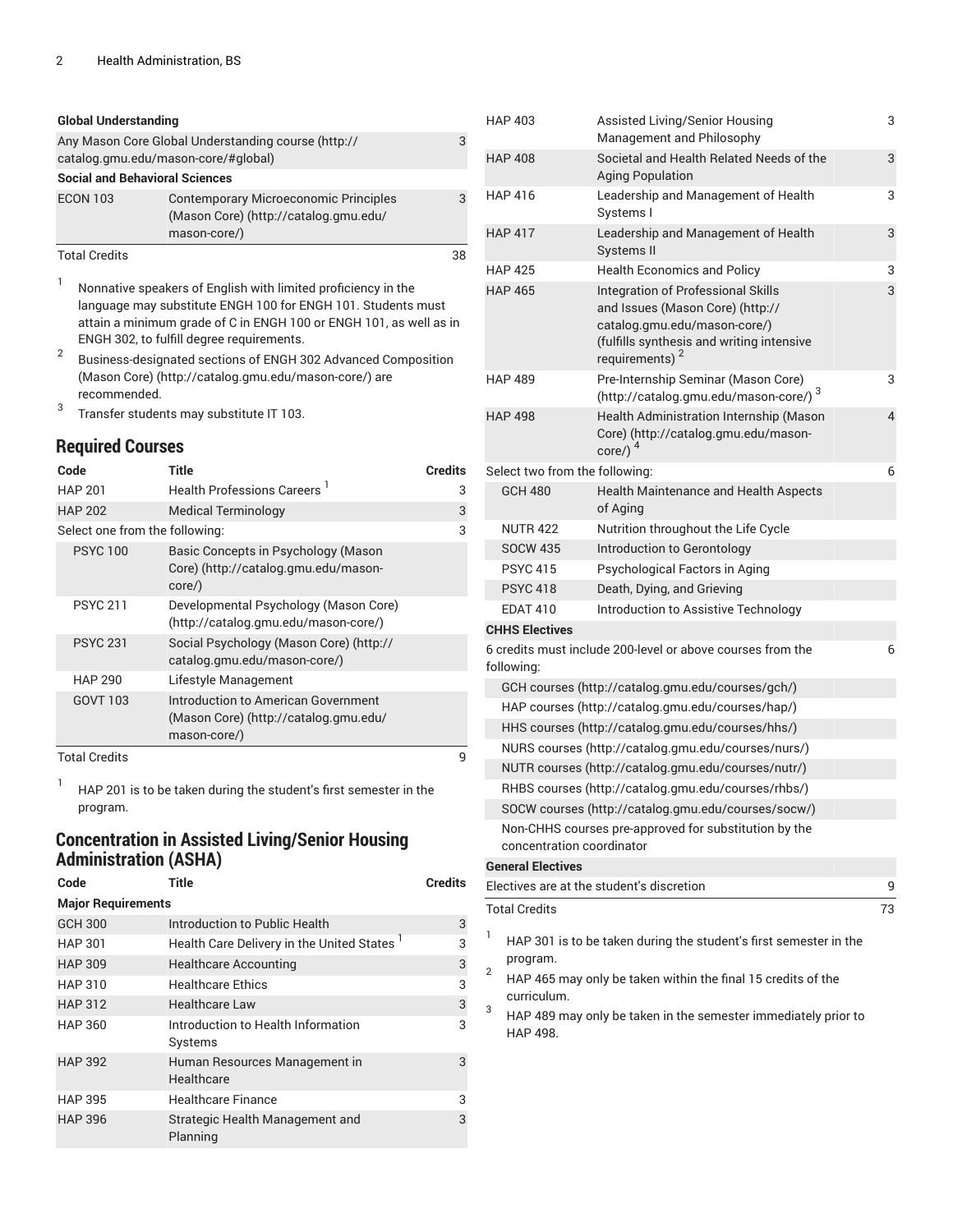4 HAP 498 may only be taken within the final 15 credits of the curriculum. Students in HAP 498 complete an internship as identified and approved by the concentration coordinator during HAP 489. Under special circumstances and upon recommendation by the course instructors and the student's advisor, students may be excused by the department chair from taking HAP 489 and HAP 498. Such students are required to take alternative courses that are preapproved by the student's advisor and worth at least 7 credits.

|                           | <b>Concentration in Health Systems Management (HSMG)</b>                                                                                                                 |                |
|---------------------------|--------------------------------------------------------------------------------------------------------------------------------------------------------------------------|----------------|
| Code                      | <b>Title</b>                                                                                                                                                             | <b>Credits</b> |
| <b>Major Requirements</b> |                                                                                                                                                                          |                |
| <b>GCH 300</b>            | Introduction to Public Health                                                                                                                                            | 3              |
| <b>HAP 301</b>            | Health Care Delivery in the United States <sup>1</sup>                                                                                                                   | 3              |
| <b>HAP 309</b>            | <b>Healthcare Accounting</b>                                                                                                                                             | 3              |
| <b>HAP 310</b>            | <b>Healthcare Ethics</b>                                                                                                                                                 | 3              |
| <b>HAP 312</b>            | <b>Healthcare Law</b>                                                                                                                                                    | 3              |
| <b>HAP 360</b>            | Introduction to Health Information<br>Systems                                                                                                                            | 3              |
| <b>HAP 392</b>            | Human Resources Management in<br>Healthcare                                                                                                                              | 3              |
| <b>HAP 395</b>            | <b>Healthcare Finance</b>                                                                                                                                                | 3              |
| <b>HAP 396</b>            | Strategic Health Management and<br>Planning                                                                                                                              | 3              |
| <b>HAP 410</b>            | Introduction to Health/Medical Practice<br>Management                                                                                                                    | 3              |
| <b>HAP 416</b>            | Leadership and Management of Health<br>Systems I                                                                                                                         | 3              |
| <b>HAP 417</b>            | Leadership and Management of Health<br>Systems II                                                                                                                        | 3              |
| <b>HAP 425</b>            | <b>Health Economics and Policy</b>                                                                                                                                       | 3              |
| <b>HAP 430</b>            | Process Improvement in Healthcare<br>Organizations                                                                                                                       | 3              |
| <b>HAP 442</b>            | Introduction to Health Care Politics and<br>Policy                                                                                                                       | 3              |
| <b>HAP 445</b>            | Introduction to Health Services Research                                                                                                                                 | 3              |
| <b>HAP 465</b>            | Integration of Professional Skills<br>and Issues (Mason Core) (http://<br>catalog.gmu.edu/mason-core/)<br>(fulfills synthesis and writing intensive<br>requirements) $2$ | 3              |
| <b>HAP 489</b>            | Pre-Internship Seminar (Mason Core)<br>(http://catalog.gmu.edu/mason-core/) 3                                                                                            | 3              |
| <b>HAP 498</b>            | Health Administration Internship (Mason<br>Core) (http://catalog.gmu.edu/mason-<br>core/) $4$                                                                            | $\overline{4}$ |
| <b>CHHS Electives</b>     |                                                                                                                                                                          |                |
|                           | 6 credits must include 200-level or above courses from the                                                                                                               | 6              |
| following:                |                                                                                                                                                                          |                |
|                           | GCH courses (http://catalog.gmu.edu/courses/gch/)                                                                                                                        |                |
|                           | HAP courses (http://catalog.gmu.edu/courses/hap/)                                                                                                                        |                |
|                           | HHS courses (http://catalog.gmu.edu/courses/hhs/)                                                                                                                        |                |
|                           | NURS courses (http://catalog.gmu.edu/courses/nurs/)                                                                                                                      |                |

[NUTR courses \(http://catalog.gmu.edu/courses/nutr/](http://catalog.gmu.edu/courses/nutr/))

[RHBS courses \(http://catalog.gmu.edu/courses/rhbs/\)](http://catalog.gmu.edu/courses/rhbs/)

[SOCW courses](http://catalog.gmu.edu/courses/socw/) (<http://catalog.gmu.edu/courses/socw/>)

Non-CHHS courses pre-approved for substitution by the concentration coordinator

#### **General Electives**

| Electives are at the student's discretion. |  |
|--------------------------------------------|--|
| Total Credits                              |  |

- 1 HAP 301 is to be taken during the student's first semester in the program.
- 2 HAP 465 may only be taken within the final 15 credits of the curriculum.
- 3 HAP 489 may only be taken in the semester immediately prior to HAP 498.
- 4 HAP 498 may only be taken within the final 15 credits of the curriculum. Students in HAP 498 complete an internship as identified and approved by the concentration coordinator during HAP 489. Under special circumstances and upon recommendation by the course instructors and the student's advisor, students may be excused by the department chair from taking HAP 489 and HAP 498. Such students are required to take alternative courses that are preapproved by the student's advisor and worth at least 7 credits.

## 4-Year Plan

3

3

3

3

3

3

3

3

3

3

3

4

6

# **Bachelor of Science in Health Administration Sample Plan of Study**

Detailed four year plans can be found at [https://chhs.gmu.edu/students/](https://chhs.gmu.edu/students/academic-advising/) [academic-advising \(https://chhs.gmu.edu/students/academic-advising/](https://chhs.gmu.edu/students/academic-advising/))

# Accelerated Master's

# **Health Administration, BS/Health Systems Management, Accelerated MHA Overview**

Highly-qualified undergraduates may be admitted to the bachelor's/ accelerated master's program and obtain a [BS in Health Administration](#page-0-0) (Health System's Management Concentration and Assisted Living/ Seniors Housing Concentration) and an MHA in Health [Systems](http://catalog.gmu.edu/colleges-schools/health-human-services/health-administration-policy/health-systems-management-mha/) [Management](http://catalog.gmu.edu/colleges-schools/health-human-services/health-administration-policy/health-systems-management-mha/) ([http://catalog.gmu.edu/colleges-schools/health-human](http://catalog.gmu.edu/colleges-schools/health-human-services/health-administration-policy/health-systems-management-mha/)[services/health-administration-policy/health-systems-management](http://catalog.gmu.edu/colleges-schools/health-human-services/health-administration-policy/health-systems-management-mha/)[mha/\)](http://catalog.gmu.edu/colleges-schools/health-human-services/health-administration-policy/health-systems-management-mha/) in an accelerated time-frame after satisfactory completion of a minimum of 155 credits.

See AP.6.7 [Bachelor's/Accelerated](http://catalog.gmu.edu/policies/academic/graduate-policies/#ap-6-7) Master's Degree ([http://](http://catalog.gmu.edu/policies/academic/graduate-policies/#ap-6-7) [catalog.gmu.edu/policies/academic/graduate-policies/#ap-6-7](http://catalog.gmu.edu/policies/academic/graduate-policies/#ap-6-7)) for policies related to this program.

Students in an accelerated degree program must fulfill all university requirements for the master's degree. For policies governing all graduate degrees, see AP.6 Graduate Policies.

### **BAM Pathway Admission Requirements**

Applicants to all graduate programs at George Mason University must meet the admission standards and application requirements for graduate study as specified in Graduate Admissions Policies and Bachelor's/ Accelerated Master's Degree policies. For information specific to